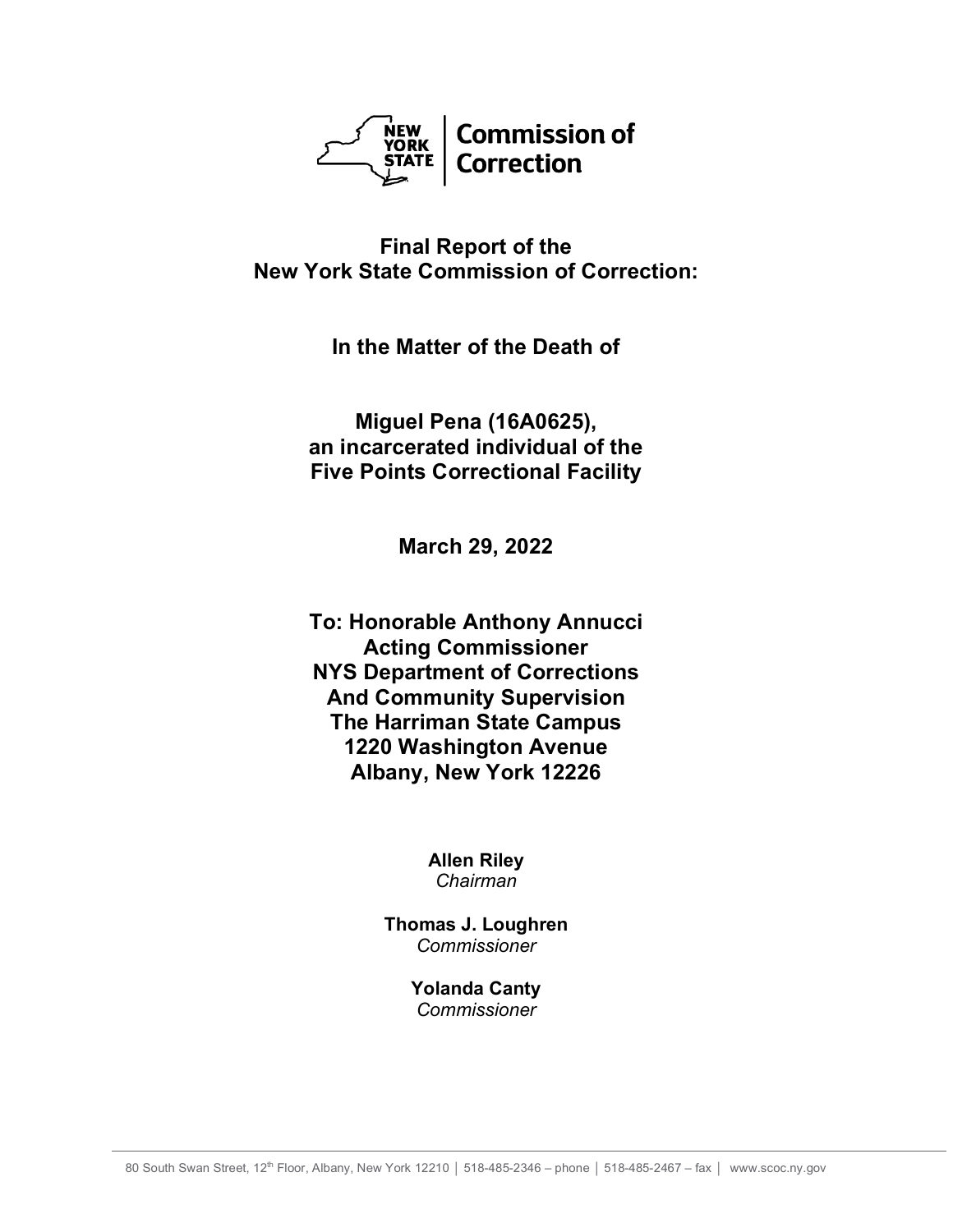### GREETINGS:

WHEREAS, the Medical Review Board has reported to the NYS Commission of Correction pursuant to Correction Law, section 47(1)(d), regarding the death of Miguel Pena who died on October 29, 2018, while an incarcerated individual in the custody of the NYS Department of Corrections and Community Supervision at the Five Points Correctional Facility, the Commission has determined that the following final report be issued.

#### FINDINGS:

- 1. Miguel Pena was a 66-year-old, White, Hispanic male who died on 10/29/2018 from a suicidal hanging while in the custody of the Department of Corrections and Community Supervision (DOCCS) at Five Points Correctional Facility (CF).
- 2. Pena was born in San Jose, Dominican Republic. Pena came to the United States from the Dominican Republic by plane on  $9/29/1973$  when he was 20. Pena completed the  $4<sup>th</sup>$ grade in the Dominican Republic. Pena was unemployed and did not have any gang affiliations. Pena was survived by his parents, 5 brothers, 3 sisters and 1 child.
- 3.

In the instant offense on 6/23/2011 in Manhattan, New York, Police had been investigating the disappearance of a female. Police banged on Pena's bedroom door, to which Pena did not open. Once police had entered the room, they observed the body of the deceased woman wrapped in plastic and covered by a bedsheet on the floor of Pena's bedroom. Pena's motive in the crime was listed as poor anger management. Pena was convicted of murder and was serving his first New York State prison incarceration at the time of his death. Pena was originally received by DOCCS on 1/22/2016 at Downstate CF (Reception) and was transferred to Sing Sing CF on 3/11/16. Pena was transferred from Sing Sing CF and to Five Points CF on 4/25/2016.



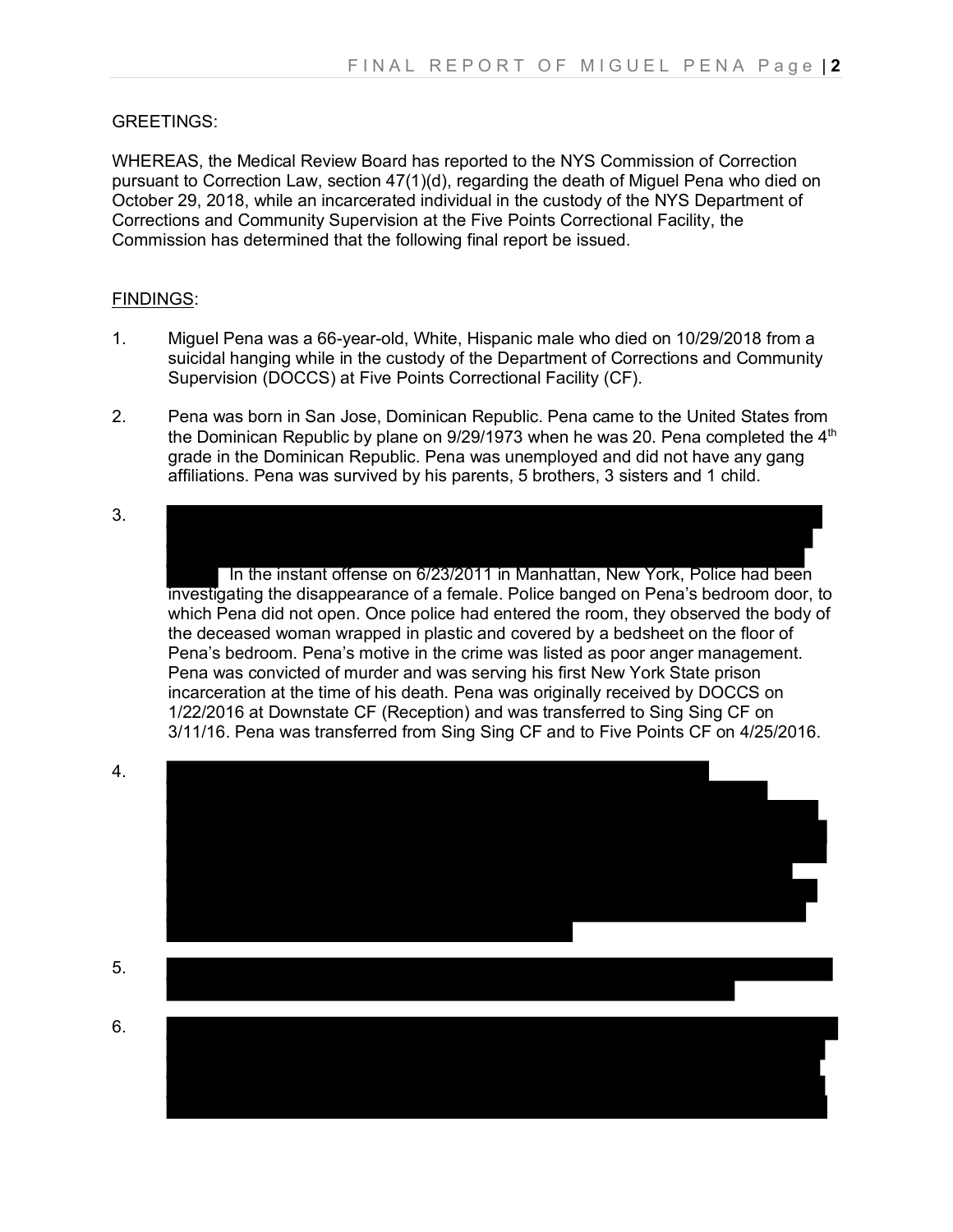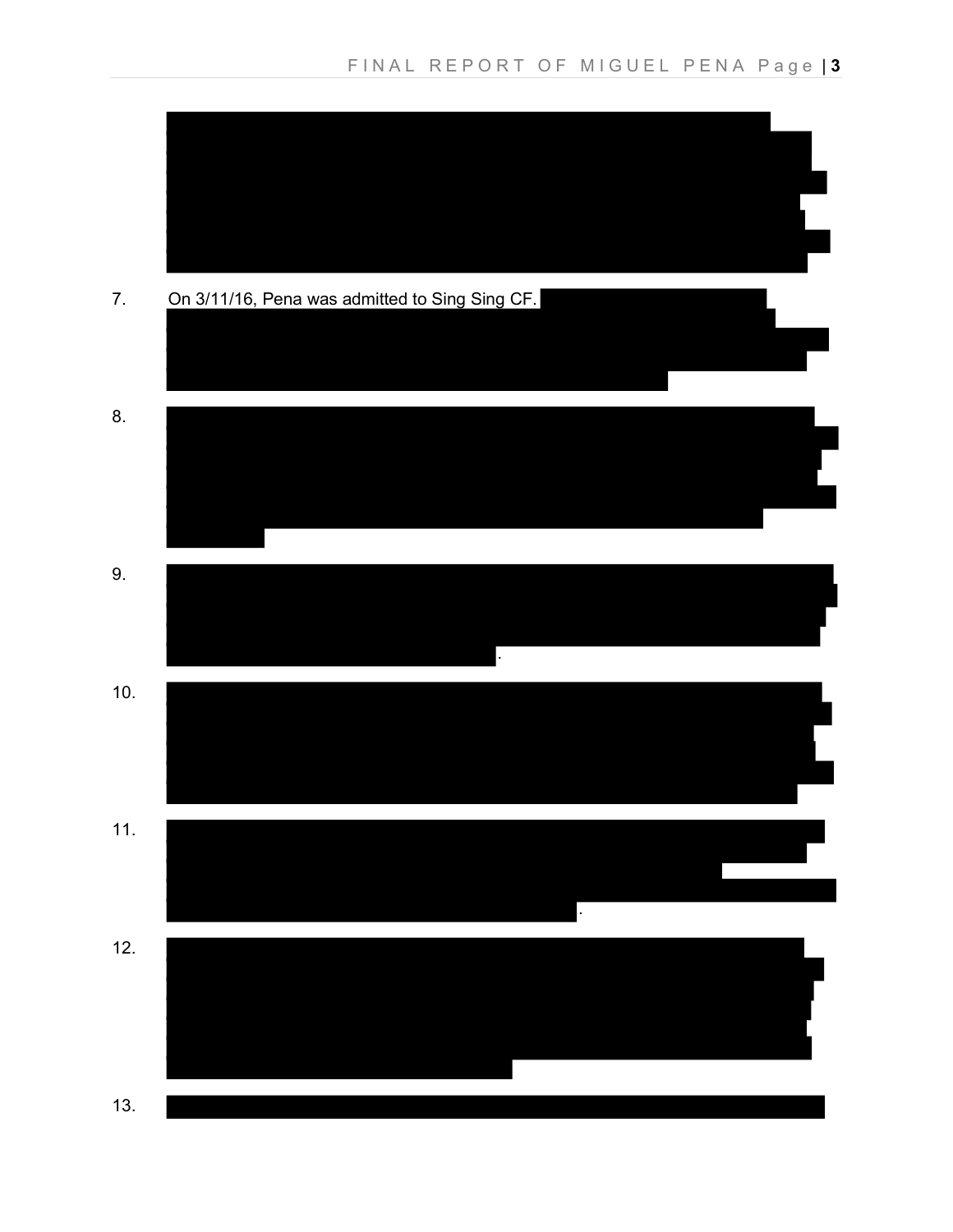

- 16. On 10/29/18 at 5:15 p.m., per the NYS DOCCS Office of Special Investigation, written review of video surveillance of Building 8, Gallery A, Block 1, 18 Bottom Cell (8-A1-18B), CO M.B. was seen making a security round on 8-A1-18B in which nothing seemed unusual. At 5:28 p.m., Pena was seen entering his rec pen from his cell (8-A1-18B) and had walked behind a blanket that had been tied to the rec pen bars.
- 17. At 5:44 p.m., Pena's cellmate Incarcerated Individual (I.I.) returned from the mess hall and found Pena hanging in the rec pen. I.I. **We put the form help. Correctional Officers** (COs) M.P. and A.D. responded. The COs had  $\Pi$ . step out of the cell and when they entered, they found Pena hanging on the right side of the rec pen in the corner suspended by a 37-inch black shoelace. One end of the shoelace was tied to the rec pen bar gate and the other was tied to Pena's neck forming a garrote. COs M.P. and A.D. held Pena's body up to relieve tension on the ligature and yelled for a cut-down tool. COs J.H., C.Y., and M.K responded. CO M.K. brought the cut-down tool and handed it to CO C.Y. then left to retrieve a stretcher. CO C.Y. cut the shoelace from the bars with a pair of medical scissors. Pena was placed on the floor and CO M.P. cut the shoelace from Pena's neck. CO M.P. then got the Block 8 AED and placed it on the stretcher and area Sgt. J.E. was notified. However, OSI noted that the responding officers, COs M.P., A.D., J.H., and C.Y., failed to immediately start CPR and apply the AED to Pena while in the cell and waiting for medical staff to arrive.
- 18. At 5:50 p.m., COs A.D., J.H., and C.Y. were seen on video carrying Pena out of the cell and placing Pena on a stretcher. At 5:51 p.m., COs A.D., J.H., and C.Y. exited Building 8 while pushing Pena towards the infirmary.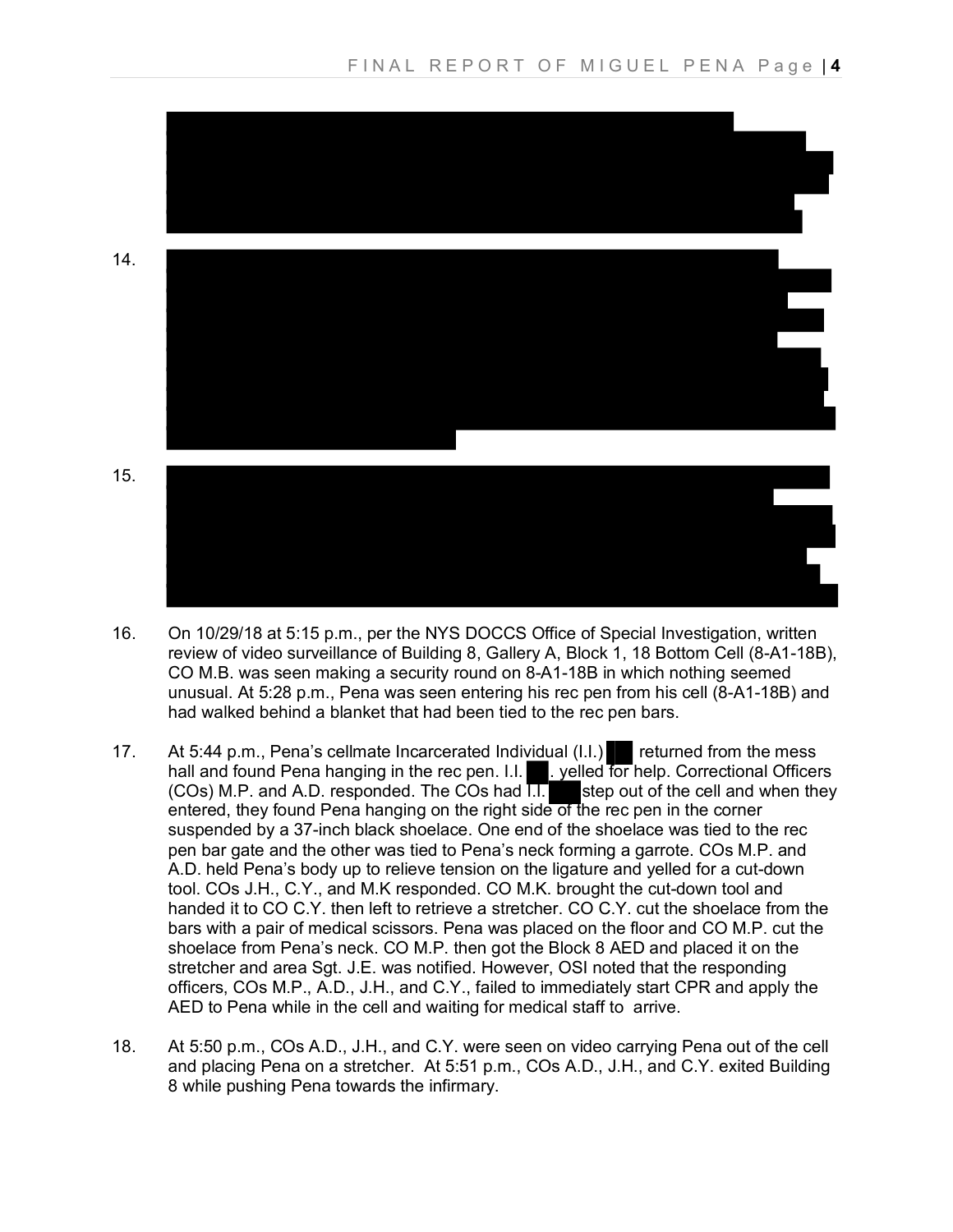- 19. At 5:53 p.m., COs A.D., J.H., and C.Y. were stopped in the hallway by medical staff LPN . and Sgt. R.H. who asked if Pena had a pulse. CO J.H. checked for a pulse and when he did not find one, Sgt. R.H. ordered CO J.H. to start CPR. CO J.H. climbed onto the stretcher, straddled Pena, and began CPR. Sgt. R.H. noted the presence of the AED on the stretcher but had been unaware if it was attached or not. LPN . was present at the time and no bag valve mask or AED had been applied nor had Narcan had been administered. CO J.H. continued CPR while COs A.D. and C.Y. pushed the stretcher to the infirmary. LPN followed them behind holding the AED.
- 20. At 5:55 p.m., COs A.D., J.H., and C.Y. entered the infirmary and medical staff assumed care of Pena.



- 24. After Pena's death, I.I. witnesses were interviewed and reported that Pena did not express any suicidal ideation or thoughts of self-harm.
- 25. On 3/22/19, investigative findings from the DOCCS Office of Special Investigation were submitted to the Bureau of Labor Relations who ruled that there would be no formal discipline for COs M.P., A.D., J.H., and C.Y. and that they would be re-trained in First Aid, CPR, and AED. On 4/7/19, COs M.P., A.D., J.H., and C.Y. were formally counseled by Sgt. J.E. for failure to provide proper First Aid, CPR, and AED for an unresponsive I.I. On 3/18/19, COs M.P., A.D., J.H., and C.Y. were re-trained in First Aid, CPR, and AED. A report of Training Form (RTF) was completed and signed by all officers involved. The Medical Review Board finds corrective action taken by DOCCS to formally counsel and retrain cited staff in First Aid, CPR and AED as acceptable, however makes note that the finding of inadequate and or delayed CPR response has been a finding cited by the Board in multiple previous matters laying concern regarding a need for system wide review and retraining.